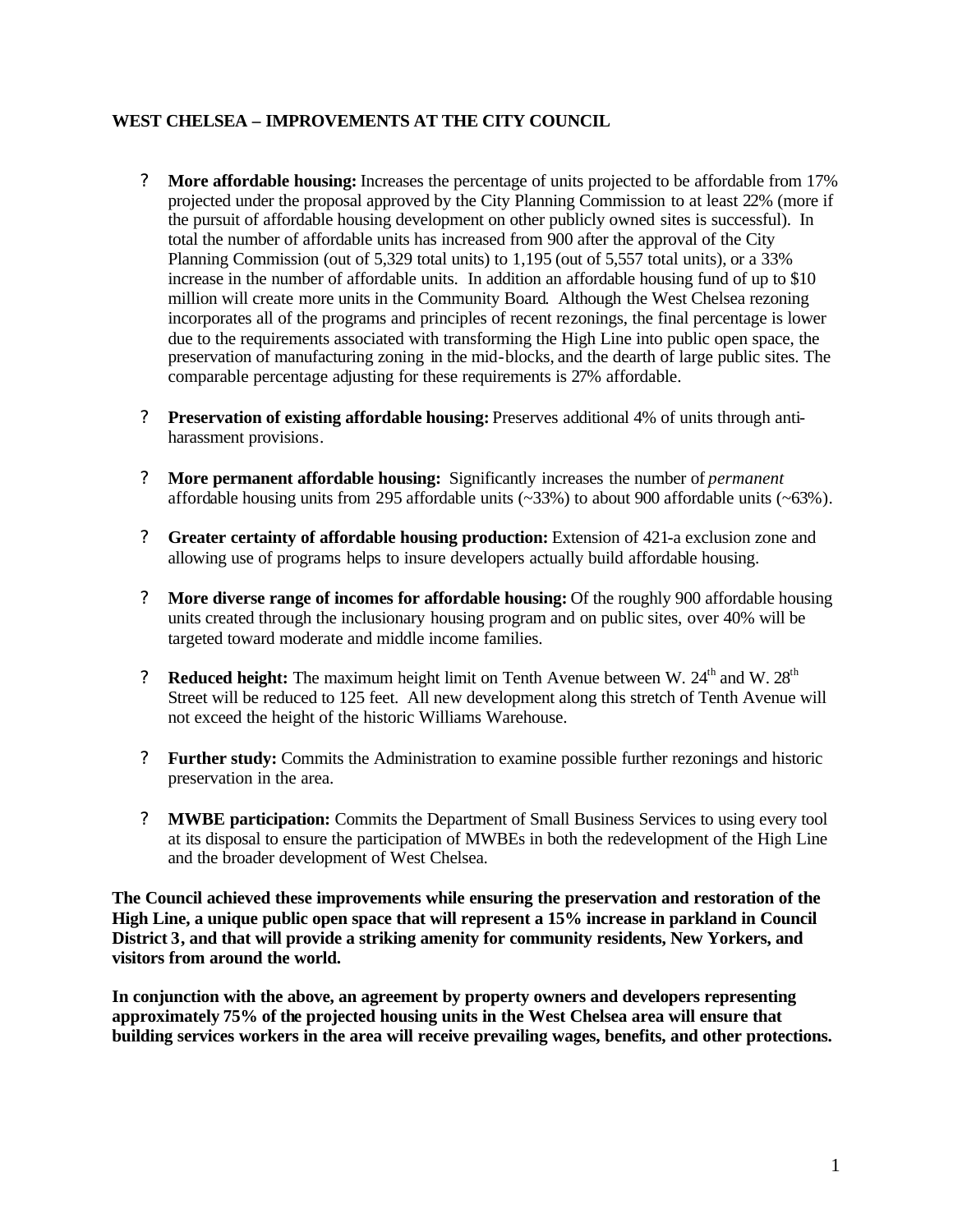## **WEST CHELSEA – POINTS OF AGREEMENT\***

### **1. AFFORDABLE HOUSING**

#### a) 421-a exclusion zone

The Administration would support Council action to expand the 421-a exclusion zone to cover the entirety of the rezoning area as well as the land to the west, as detailed in the attached proposed bill, in order to increase the utilization of the 80/20 program, thereby making the construction of onsite affordable housing more likely.

### b) Anti-harassment

The Administration agrees to work with the Council to extend the anti-harassment provisions developed for the Hudson Yards area to multiple dwellings in appropriate portions of the West Chelsea rezoning area as part of a follow-up corrective action.

### c) Public sites

 $\overline{a}$ 

The Administration agrees, subject to HUD and any other necessary public approvals, to develop affordable housing on the Chelsea-Eliot NYCHA site located on the northwest corner of West  $25<sup>th</sup>$  Street and Ninth Avenue. The Administration anticipates that this site will generate 128 affordable units, targeted to middle and moderate income families. All units will be permanently affordable. A portion of the units to be developed may be set aside for NYCHA residents or households on the waiting list through Section 8. Existing parking spaces on the site will be replaced by underground parking in the new development, corresponding to zoning and NYCHA regulations as required.

The Administration agrees, subject to HUD and any other necessary public approvals, to develop affordable housing on the Fulton Houses NYCHA site located on West 18<sup>th</sup> Street between Ninth and Tenth Avenues. The Administration anticipates that this site will generate 100 affordable units, targeted to middle and moderate income families. All units will be permanently affordable. A portion of the units to be developed may be set aside for NYCHA residents or households on the waiting list through Section 8. Existing parking spaces on the site will be replaced by underground parking in the new development, corresponding to zoning and NYCHA regulations as required.

Development on Fulton Houses at West 18<sup>th</sup> Street would displace a large trash compactor. After extensive site review, it has been determined that the only appropriate place for its relocation would be to the parking lot on the north side of West  $19<sup>th</sup>$  Street, which does not front any residential building, but is a shallow lot, with a depth of only 75 feet and existing residential buildings on the lot line to the north. With a required rear yard of 30 feet, the remaining space for

<sup>\*</sup> As we have discussed, some of the items set forth in the Points of Agreement will require changes to the Zoning Resolution which may be made by the Council now, while other items may require additional follow-up action by the Administration, the City Council, the City Planning Commission and other parties. Where follow-up action is needed, such follow-up is subject to review and consideration under applicable procedures, including land use and environmental review, and the receipt of applicable consents. We are confident that we can continue to work together to achieve the goals stated in the Points of Agreement.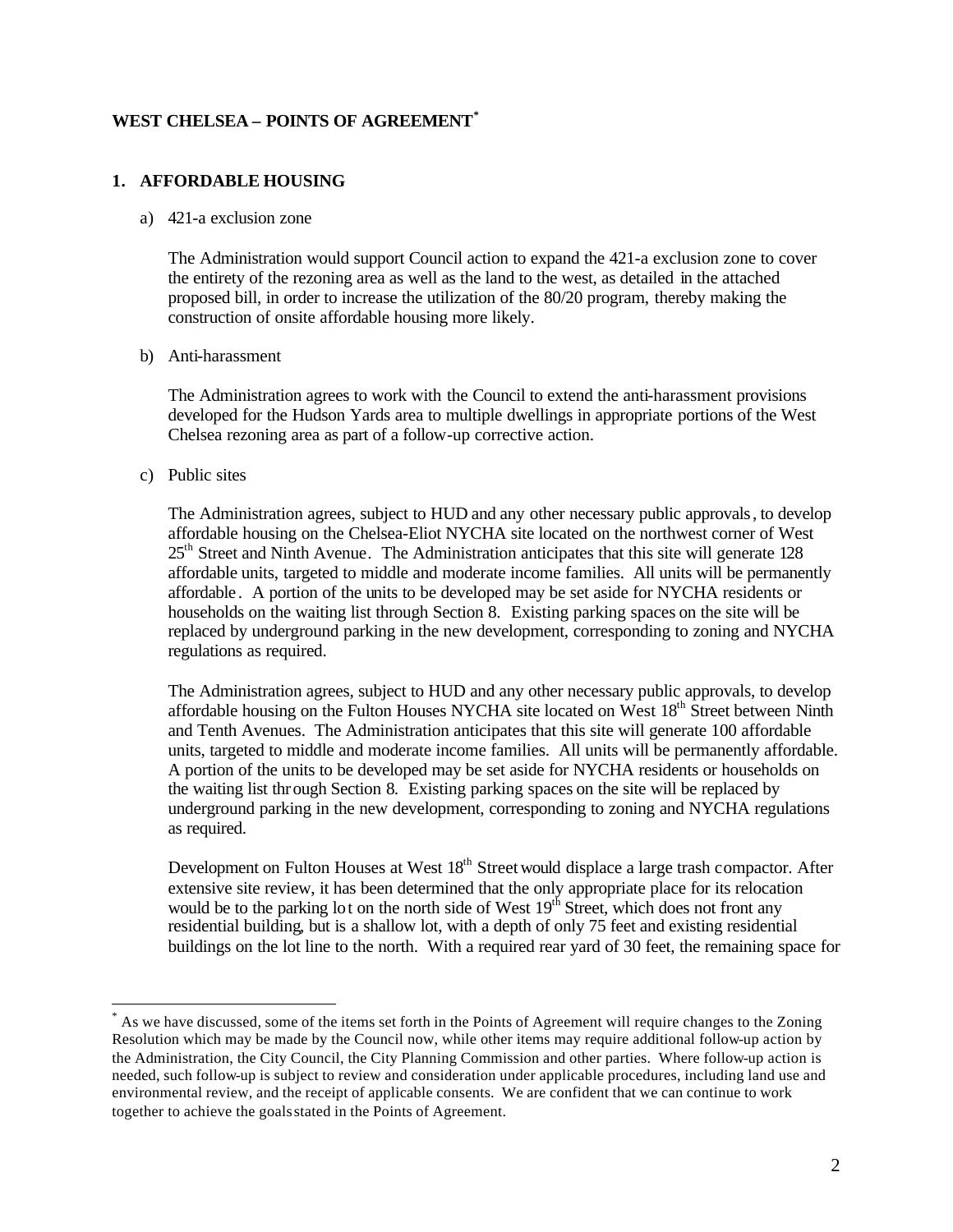development on the West 19<sup>th</sup> Street site would not allow for an economically-feasible multifamily building.

In the event that in the future the Department of Sanitation should determine that its lot located on  $20<sup>th</sup>$  Street between  $6<sup>th</sup>$  and  $7<sup>th</sup>$  Avenues is no longer needed for operational purposes, the Administration will pursue the development of affordable housing on the site. Alternatively if it is decided to dispose of the site for another purpose (subject to Council approval) the Administration will pursue options under which the disposition of the site can be used to augment funds administered by HPD for affordable housing within the West Chelsea area. The Department of Sanitation agrees to examine within the next twelve months options identified by the community for relocating operations from this site."

d) Permit City, State, and Federal programs in inclusionary program

The Administration agrees to allow developers to count affordable units created toward both the 80/20 requirement and the Inclusionary Housing Bonus in both the C6-3 and C6-4 districts. The Administration also agrees to allow developers to access any and all housing subsidy programs for the construction or rehabilitation of inclusionary housing. This will allow the Administration to increase the share of affordable units required under the inclusionary program and will result in both greater incentives for the production of affordable housing and permanent affordability for all affordable units in 80/20 buildings that make use of the inclusionary bonus.

e) Tiering of inclusionary bonus to higher income levels

The Administration agrees to allow developers to provide inclusionary housing units to higher income levels in exchange for providing more affordable units, as detailed in the modified zoning text.

f) Affordable Housing Fund

The Administration agrees to create a West Chelsea Affordable Housing Fund for affordable housing production in the community board. After 90% of the High Line Transfer Corridor floor area transfers to receiving sites or is otherwise used, developments may be able to purchase floor area from the City, or an entity to be established by the City, for the portion of the bonus that can be achieved only through the purchase of High Line Transfer air rights (5 to 6 FAR in C6-2, 5 to 6.25 FAR in C6-3, and 6.5 to 9.15 FAR in C6-4). The price of the floor area will be to comparable to the price of air rights at such time as 90% of the High Line Transfer Corridor floor area has been exhausted.

Preliminary projections, using \$150 psf as an estimated cost of the bonus, show that the proceeds could generate up to \$10 million. However, price fluctuations may allow the fund to be higher or lower than this estimation. The fund can be used toward land acquisition for affordable housing production and to serve households at moderate and middle incomes.

g) Community preference

All affordable housing units created through the inclusionary program or on public sites will be subject to HPD's standard 50% community preference requirements.

h) Conversions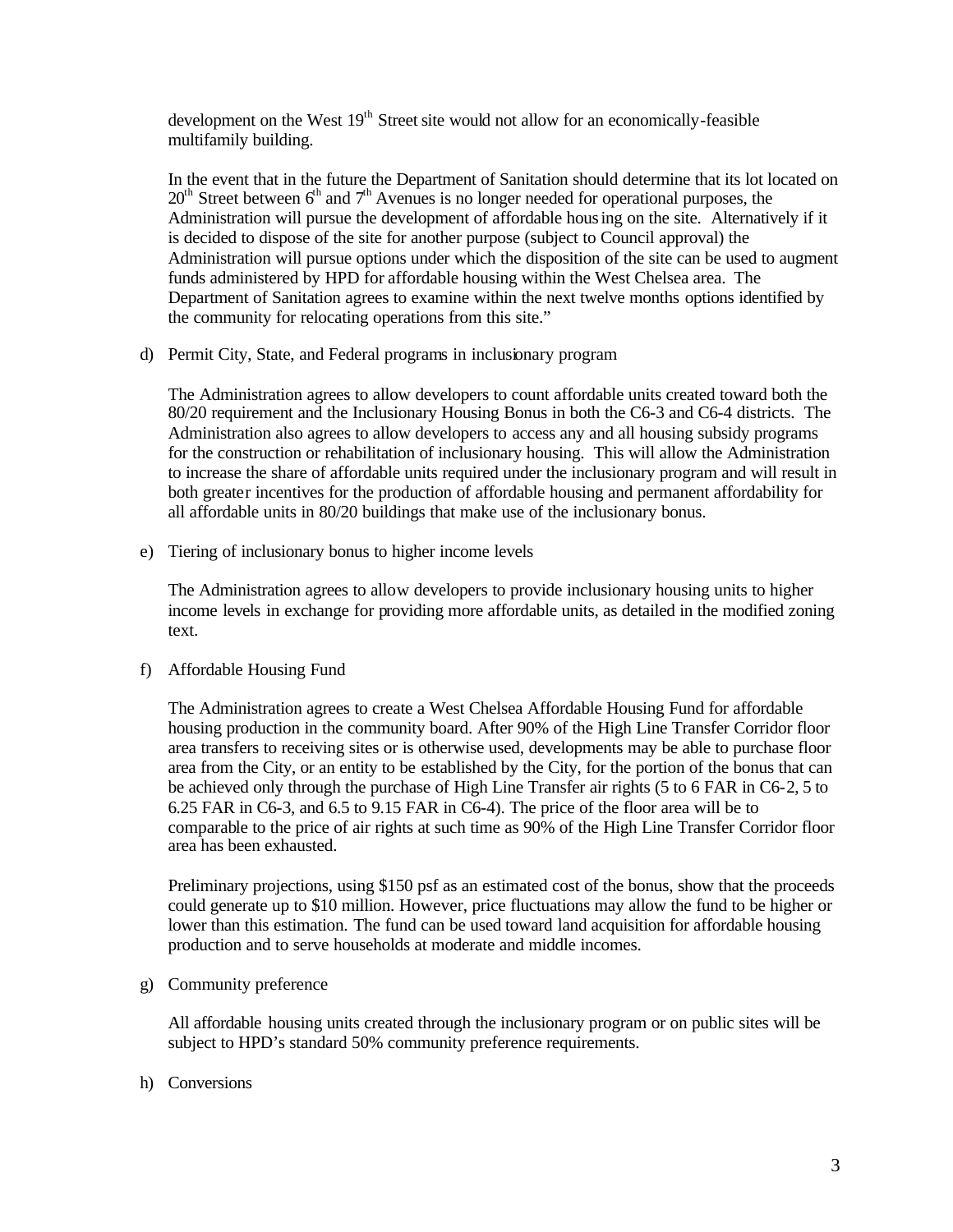The Administration agrees to introduce an Inclusionary Housing Bonus for conversions that mirrors the inclusionary housing density bonuses and income tiers in for new constructions buildings in each district. If a potential conversion building is overbuilt above the maximum allowable residential FAR, such building will only be able to achieve their residential maximum density through inclusionary zoning.

|                                           | <b>AFFORDABLE UNITS</b>                           |
|-------------------------------------------|---------------------------------------------------|
| <b>CPC</b> proposal                       | 900                                               |
|                                           | (17% of total)                                    |
|                                           |                                                   |
| <b>Revised proposal</b>                   |                                                   |
| $80/20$ (non-IHB)                         | 298                                               |
|                                           |                                                   |
| Permanent inclusionary                    | 669                                               |
|                                           |                                                   |
| Public sites                              | 228                                               |
|                                           |                                                   |
| <b>Total</b>                              | 1195                                              |
|                                           | (22% of total)                                    |
| Preservation (Anti-harassment provisions) | <b>230</b>                                        |
|                                           | $(4\% \text{ of total})$                          |
| <b>Total</b>                              | $1195 + 230$                                      |
|                                           | $(22\% \text{ of total} + 4\% \text{ preserved})$ |
|                                           | $+$ \$10 million fund                             |

Total number of affordable units

### Matrix of Density Bonuses

|                                 | $C6-2*$    | $C6-3$     | $C6-4$     |
|---------------------------------|------------|------------|------------|
| <b>CPC</b> proposal             | <b>FAR</b> | <b>FAR</b> | <b>FAR</b> |
| <b>Base FAR</b>                 | 5          | 5          | 7.5        |
| Through High Line Transfer      | 5.65       | 6.65       | 9.15       |
| Through High Line Transfer/ IHB | 6          | 7.5        | 10         |
| Through IHB                     |            |            | 12         |
| <b>Total Inclusionary Bonus</b> | 0.35       | 0.85       | 2.85       |
|                                 |            |            |            |
| <b>Revised proposal</b>         |            |            |            |
| <b>Base FAR</b>                 | 5          | 5          | 6.5        |
| Through High Line Transfer      | 6          | 6.25       | 9.15       |
| Through High Line Transfer/ IHB |            | 7.5        |            |
| Through IHB                     |            |            | 12         |
| <b>Total Inclusionary Bonus</b> |            | 1.25       | 2.85       |

\* C6-2 areas with a maximum of 6 FAR only, not including areas with 5 FAR maximum.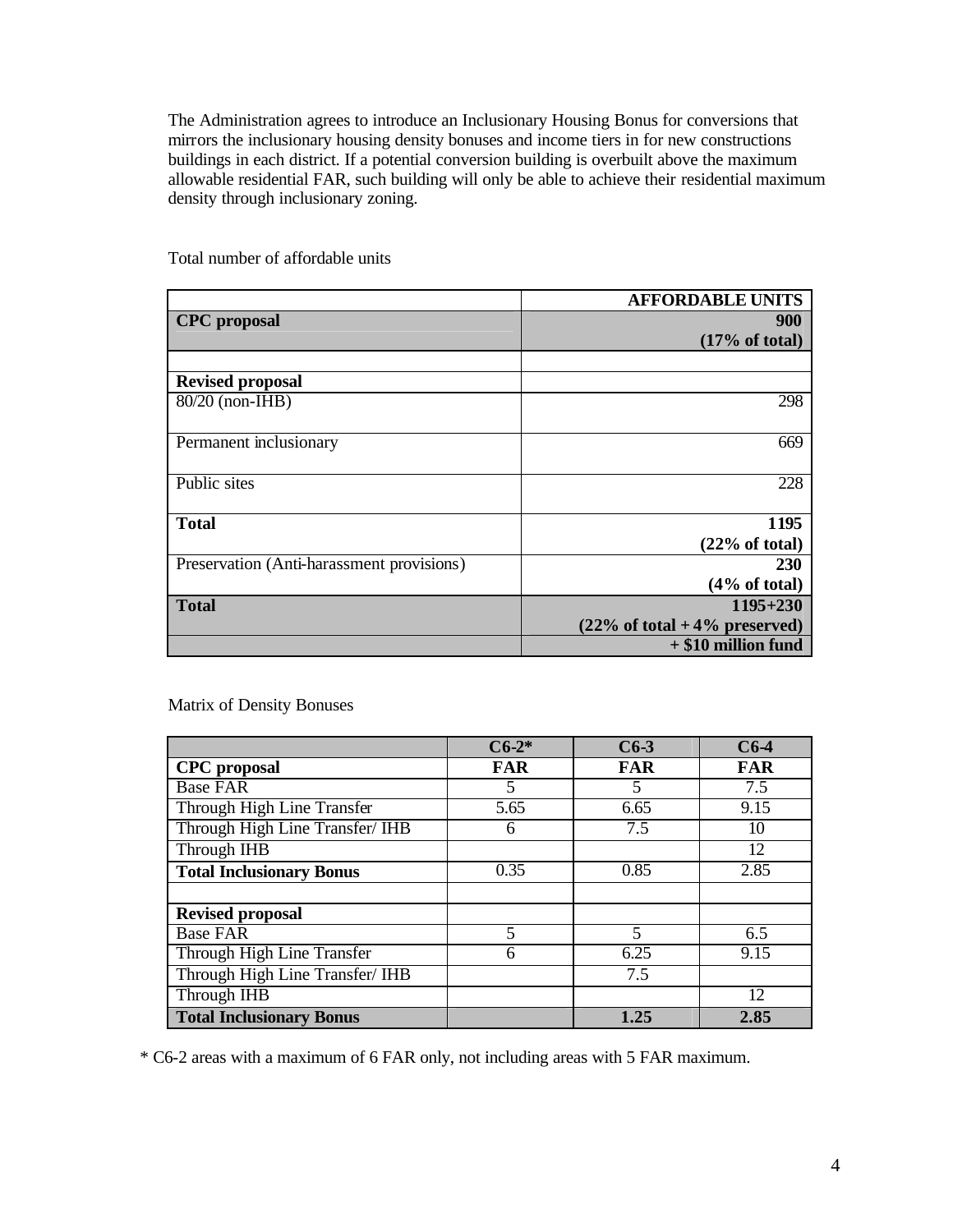# **2. OTHER ZONING**

a) Height

The Administration agrees to reduce the maximum height on Tenth Avenue between  $24<sup>th</sup>$  and  $28<sup>th</sup>$ Streets from 145 feet to 125 feet.

- b) Adjust bonuses to maintain sufficient capacity for High Line floor area, increase High Line improvements, and increase amount of inclusionary housing
	- i. Increase the Inclusionary Housing Bonus in C6-3 from 0.85 FAR (13%) to 1.25 FAR (20%) and require 10%-12.5%-15% affordable, depending on income levels served.
	- ii. Provide that the top-tier of the C6-4 bonus between 9.15-12 FAR (31%) bonus can only be achieved through inclusionary housing and require 20%-25%-30% affordable, depending on income levels served.
	- iii. Increase the High Line improvement bonus for Subarea I from 1.5 FAR to 2.5 FAR consistent with other High Line improvement bonus sites.
- c) Further study

The Administration agrees that the Department of City Planning will study the areas to the immediate west and south of the rezoning area to consider possible future actions deemed appropriate for the neighborhood. As requested by Community Board 4, the Department would study the area bounded by Eleventh and Twelfth Avenues, between West  $22<sup>nd</sup>$  and  $29<sup>th</sup>$  Street, and West 15<sup>th</sup> and 17<sup>th</sup> Streets, between Tenth and Eleventh Avenues. The Department also believes it would be appropriate to include in the study the eastern blockfront of Tenth Avenue between West  $15<sup>th</sup>$  and West  $16<sup>th</sup>$  Streets. A letter from the Chair of the City Planning Commission has been provided.

d) Historic preservation

The Administration agrees that the Landmarks Preservation Commission will evaluate the community's historic preservation proposal and determine whether the area merits designation as a historic district or individual landmarks. The Commission will complete its assessment and make its recommendations by the end of FY 2006. A letter from the Executive Director of the Landmarks Preservation Commission has been provided.

**` 3. MWBE CONTRACTING AND CONSTRUCTION OPPORTUNITY**

a) Bid matching and information sharing for High Line and West Chelsea Special District ("West Chelsea") opportunities

The Department of Small Business Services (DSBS) will apply DSBS' database and bid matching/alert process to High Line sub-contracting and West Chelsea contracting opportunities. E-mail alerts will be sent to certified MWBEs to inform them of new High Line and West Chelsea opportunities as they arise. DSBS also will promote usage of DSBS' online, searchable database of MWBEs by High Line and West Chelsea contractors and businesses.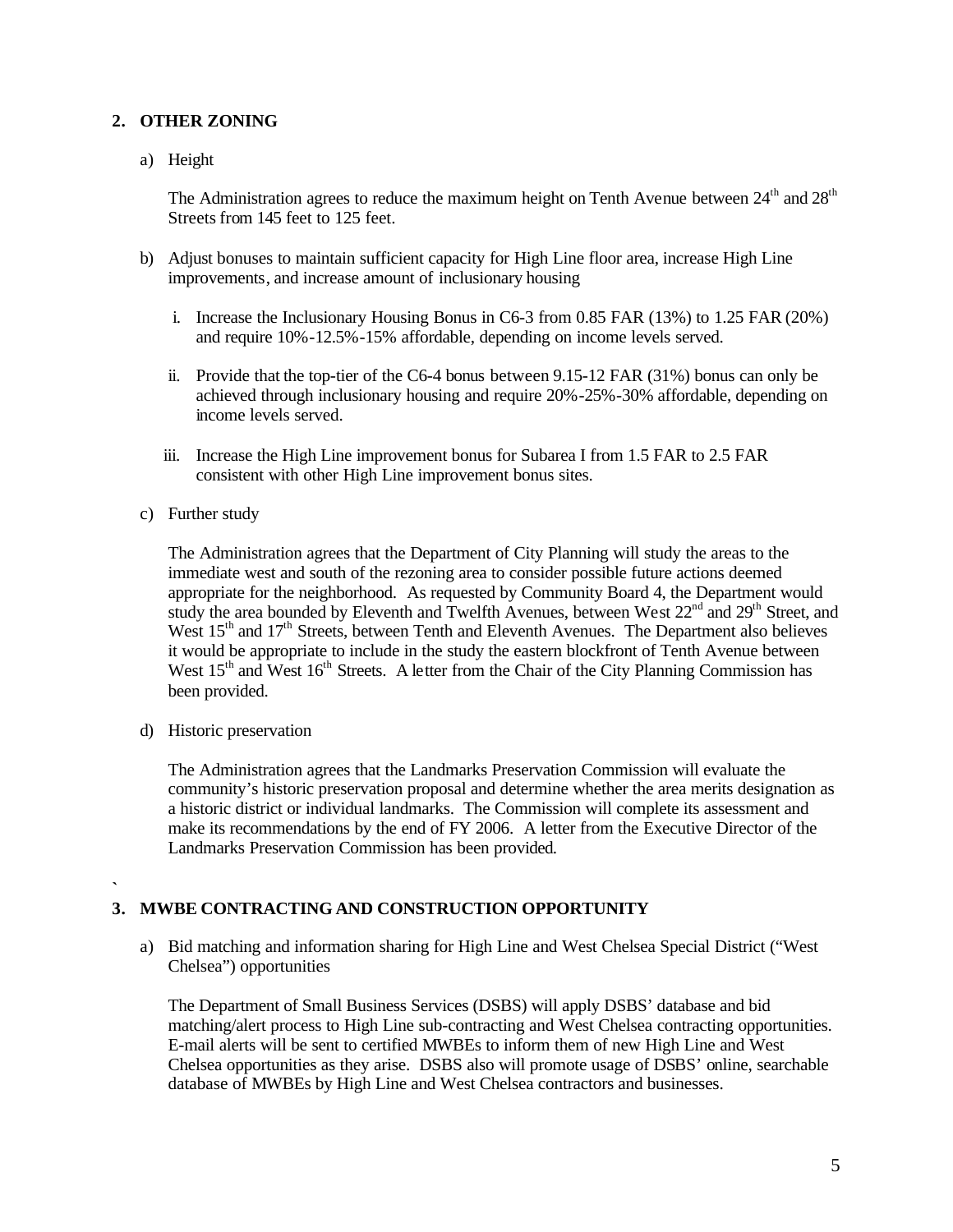b) Technical assistance and preparation for contracting opportunities

DSBS will target its MWBE technical assistance program to anticipated High Line and West Chelsea contracting opportunities. This involves two major components. The first is identification of the types of goods and services contracting opportunities that are likely to arise in both the short- and long-term through High Line and West Chelsea developers, businesses and tenants. The second component is connecting MWBE contractors that provide such goods and services to DSBS' technical assistance curriculum to build their capacity to be competitive for such anticipated contracting opportunities.

c) Promoting MWBE participation during the pre-bid process

In connection with New York City Economic Development Corporation's (EDC) mandatory prebid meetings for High Line contracting opportunities, EDC shall encourage MWBE contracting and subcontracting on the High Line project by promoting DSBS' procurement and technical assistance programs for MWBEs and by organizing networking sessions between potential prime contractors and MWBE contractors to facilitate subcontracting opportunities.

#### d) Additional MWBE efforts

The Administration has demonstrated its commitment to increasing the successful participation of MWBEs in public and private sector contracting opportunities. So far, the Administration has dramatically simplified and shortened the certification process, increased the number of certified companies, and created certification partnerships with the State of New York and other public entities. The Administration also has created an on-line searchable database of MWBEs, and modified small purchase procurements to insure their participation. In addition, the Administration has extended its initiatives beyond the public sector by linking its MWBE program to private sector diversity contracting programs and forming a MWBE Advisory Board of business and community leaders. In partnership with the City Council, the Administration is committed to further growing MWBE success by building upon these foundational efforts.

The Administration recognizes that other public entities have implemented race and/or gender based strategies, such as: adopting MWBE goals or utilization plans for a municipality and/or its agencies; or requiring prime contractors to create MWBE utilization plans or achieve MWBE subcontracting goals. However, the Administration also recognizes that adoption of any of these options, or any other race or gender based program, would be premature until an evaluation of the City Council's disparity study has been completed.

Since the release of the City Council's disparity study, the Administration has been analyzing the study, as well as MWBE program enhancement options such as those described above. While a range of race and gender based options remain under consideration, in response to the disparity study, the Administration has already begun to expand its MWBE capacity building initiatives by offering new classes on bonding, responding to RFPs, forming joint ventures, finance, marketing, and legal issues. Also, City agencies have been holding networking events with MWBEs about specific City contracting opportunities.

Overall, the Administration's MWBE program strategy will be cognizant of the critical need to ensure that MWBEs in construction and other industries have a full and fair opportunity to share in the success of City-led development initiatives throughout the City, including the High Line project and new residential development in West Chelsea.